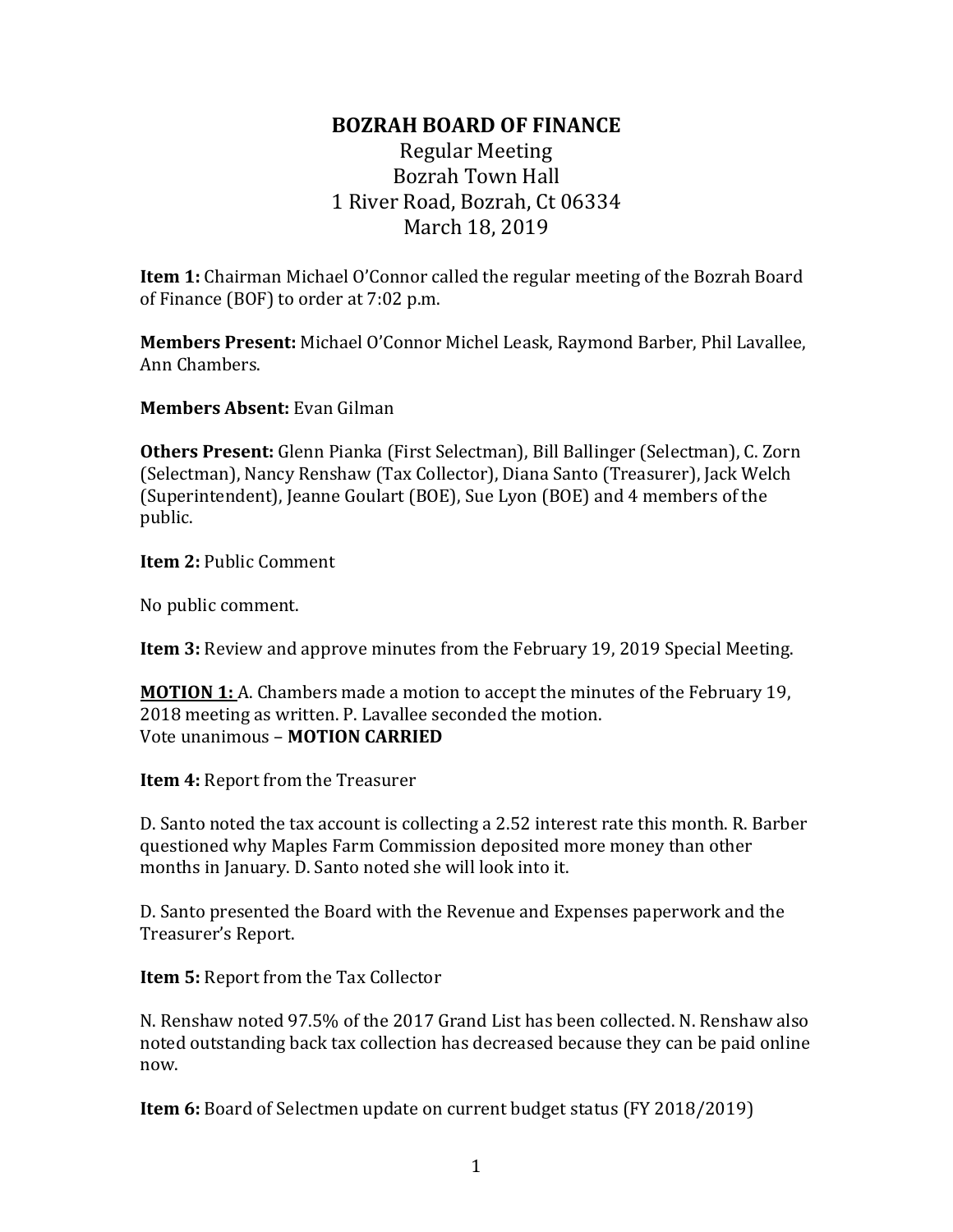G. Pianka noted items within the Revenue and Expenses for July 2018 – March 2019. G. Pianka noted \$30,600 needed to be added to item 53024 Fire Department Equipment for the new Fire Fighter/EMT personnel. Item 53050 under Welfare General Assistance is over budget because of more efficient evictions in the town.

**Item 7:** Capital plan discussion including water mains, gas lines, and Optimus contract, and funding thereof

B. Ballinger noted the agreement between the Town of Bozrah and Optimus Senior Living is set to begin July 1, 2019 with hooking in to the water line. The hook up with the water line will not take place for another 10 months so the Board will modify their agreement with Optimus.

The Board of Selectmen presented the Board of Finance with three options on loans for the completion of the water line as well as adding in a connection to the water line from Noble Hill Road.

M. O'Connor noted for the Board of Selectmen to get the actual cost of the project and bring a contract to the Board of Finance for recommendation to a Town Meeting.

**Item 8:** Board of Education update on current budget status (FY 2018/2019)

J. Welch noted the current status of the Board of Education is not good because of unexpected Special Education cost that result in a \$71,976.37 deficit. The board will continue to look at what they can do.

**Item 9:** Receive Budgets from the Board of Selectmen and Board of Education

Board of Education:

J. Goulart noted a 3.3% increase for Special Education costs, a 2.3% decrease for high school costs due to a smaller amount of students and a 0.5% increase for the Fields Memorial School budget.

R. Barber noted the Board of Education is a member short and if not replaced soon the Selectmen may appoint someone for the position.

Board of Selectmen:

G. Pianka noted a 3% raise for all salaries. Item 51053 Clerk (File Purging) has increased to \$3,000 for a 10 week temporary position for record retention. Item 51052 Town Clerk Assistant Salary has been restored. Item 53083 Phone/ Internet for the Fire Marshal and Chief has been decreased as the Chief has found a lower costing phone service. Item 54161 Summer Program has been increased to \$7,100